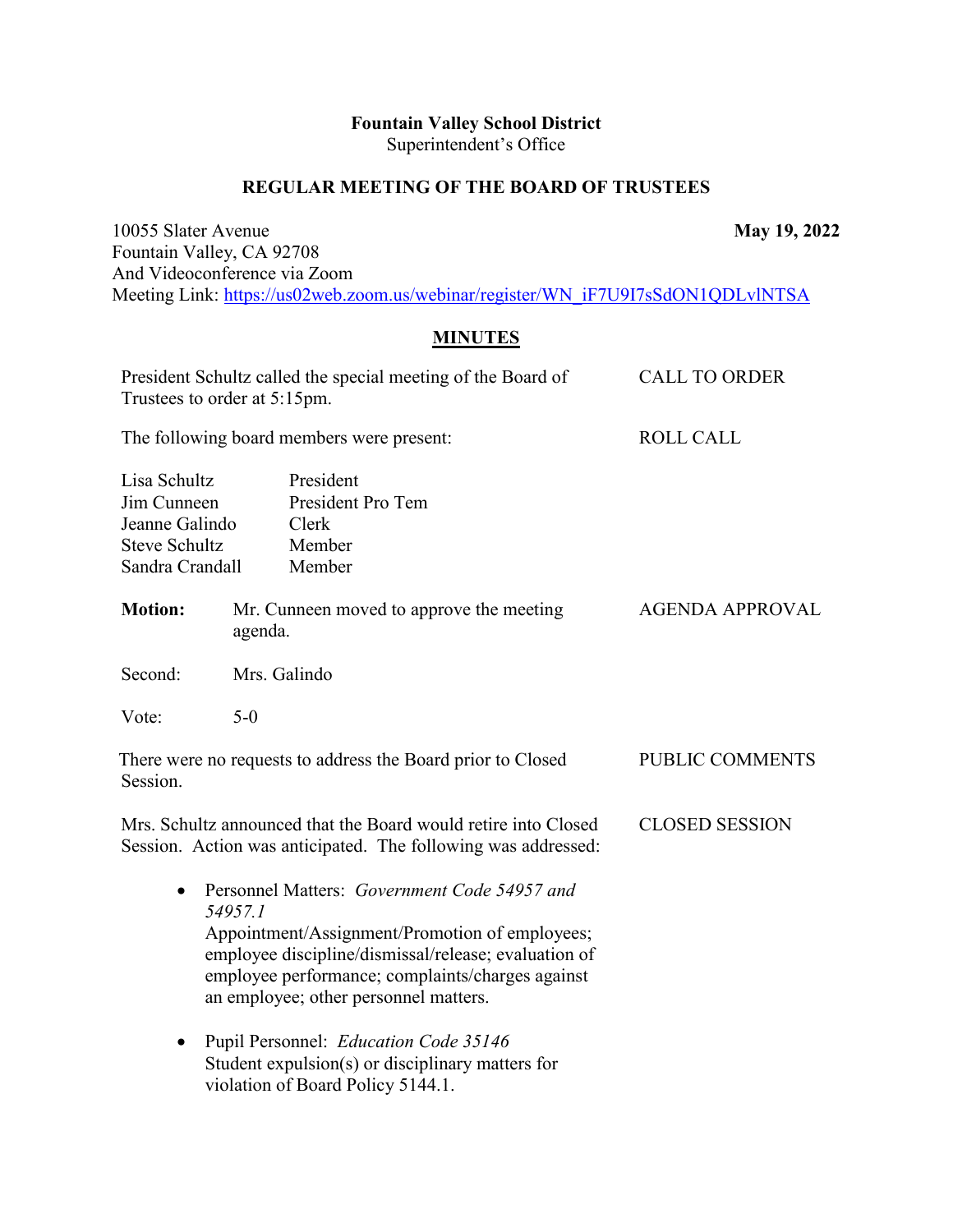• Negotiations: *Government Code 54957.6* Update and review of negotiations with the FVEA and CSEA Bargaining Units with the Board's designated representative, Cathie Abdel.

The public portion of the meeting resumed at 6:30PM.

Mrs. Schultz read the following announcement of Closed Session action:

The Board of Trustees, on the motion of Mr. Cunneen and the second of Mrs. Galindo, took action by a vote of 5-0 to approve the appointment of Dr. Gerald Gargus to the position of Assistant Superintendent, Educational Services for the Fountain Valley School District.

The Pledge of Allegiance was led by Mrs. Crandall

## **SPECIAL PRESENTATIONS**

Superintendent, Dr. Katherine Stopp, joined the Board of Trustees in welcoming Dr. Jerry Gargus to his new role as Assistant Superintendent, Educational Services.

It is an interest of the Board of Trustees to recognize students who display high achievement, improvement or extraordinary effort. The Board recognized seven outstanding students from Newland Elementary School: Ellie Roquemore (K), Casear (Louie) Silva  $(1<sup>st</sup>)$ , Luna Farrelly  $(2<sup>nd</sup>)$ , Helava (Lava) Sao  $(3<sup>rd</sup>)$ , Aya Tran  $(4<sup>th</sup>)$ , Anthony Johnson  $(5<sup>th</sup>)$  and Charlie Tripp  $(5<sup>th</sup>)$ . The Board was joined by the Newland staff and students' families in celebrating the outstanding accomplishments of these students.

Following the recognition, the Board took a brief recess. RECESS

## **BOARD REPORTS AND COMMUNICATIONS**

Mr. Schultz' activities since the last meeting included: robotics presentation at Tamura, Masuda Middle School band performance at Angels Stadium, FVSD Kindness award presentation to Talbert student, meeting with FVEA representatives, and the Annual District Art Show. He commended Dr. Stopp for her message during Certificated Appreciation Week and noted reaching out to elected officials regarding education funding.

### CLOSED SESSION ANNOUNCEMENT

INTRODUCTION OF ASSISTANT SUPERINTENDENT, EDUCATIONAL SERVICES, DR. JERRY GARGUS RECOGNITION OF NEWLAND ELEMENTARY SCHOOL STUDENTS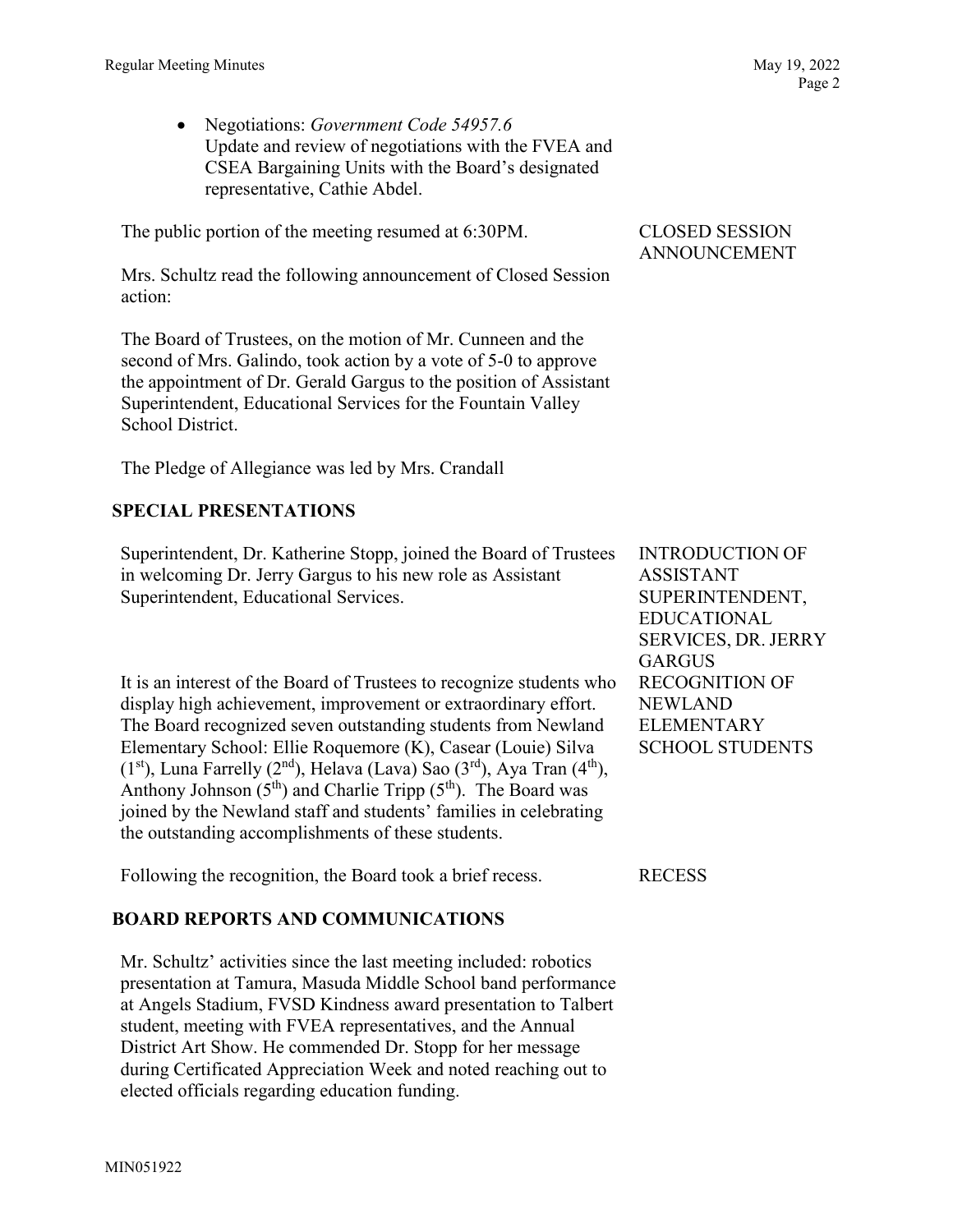Mrs. Crandall thanked Mrs. Johnson and Mrs. Montague for their work in preparing the Business and Personnel items included in this evening's agenda. Her activities since the last meeting included: FVSD Kindness presentation at Talbert, Annual District Art Show, presentation by OCDE to Teacher of the Year finalist Jill Summerhays, Monster Concert, Tamura robotics presentation, FVSF meeting, Foundation fundraising event at The Recess Room, Classified BBQ, OCSBA webinar on May Revise and a zoom with six other Orange County school board members with Assemblywoman Cottie Petrie-Norris

Mrs. Galindo's activities since the last meeting included: FVSF meeting where their new Board was elected, writing an article for School News in addition to writing to Senators Janet Nguyen and Tom Umberg and Classified BBQ,

Mr. Cunneen congratulated Dr. Gargus on his approval this evening. His activities since the last meeting included: 2021-2022 OCDE Teacher of the Year celebration at the Disneyland Hotel celebrating TOTYs Amy Jara and Kara Thomas-Shepard, Annual District Art Show, Annual HUC PTA Founders' Luncheon at Mile Square honoring Elena MacDonald.

Mrs. Schultz noted enjoying the Foundation fundraising event at The Recess Room, sharing that funds raised through FVSF goes back to programs in our schools including music and robotics, Monster Concert, Annual District Art Show. She thanked her fellow trustees for their service this month.

### **PUBLIC HEARINGS**

The Board of Trustees conducted a public hearing for the purpose of receiving public comment on the proposed agreement for the 2021-22 and 2022-23 school years between Fountain Valley School District and the Fountain Valley Educational Association. Public input was welcomed. There were no requests to address the Board of Trustees and the hearing was closed.

The Board of Trustees conducted a public hearing for the purpose of receiving public comment on the proposed agreement for the 2021-22 and 2022-23 school years between Fountain Valley School District and the California School Employees Association, Chapter #358. Public input was welcomed. There were no

PUBLIC HEARING ON **TENTATIVE** AGREEMENT BETWEEN FOUNTAIN VALLEY SCHOOL DISTRICT AND FOUNTAIN VALLEY EDUCATIONAL ASSOCIATION PUBLIC HEARING ON TENTATIVE AGREEMENT BETWEEN FOUNTAIN VALLEY SCHOOL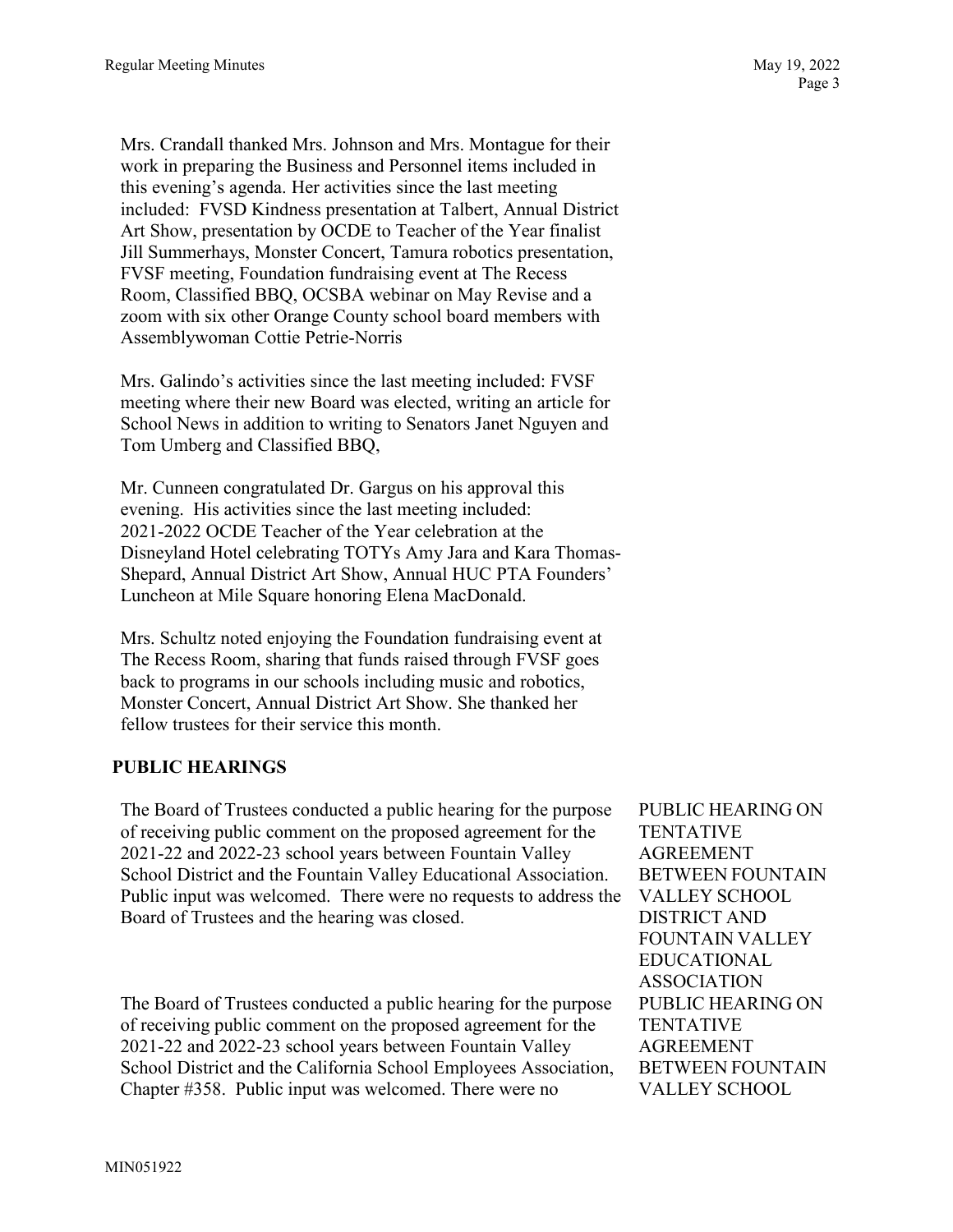requests to address the Board of Trustees and the hearing was closed.

### **PUBLIC COMMENTS**

There were thirteen requests to address the Board of Trustees. Three members of the community addressed the Board regarding curriculum and/or library content. One member of the community addressed the Board regarding college readiness. And nine staff members addressed the Board regarding negotiations.

### **LEGISLATIVE SESSION**

Motion: Mrs. Crandall moved to approve the public disclosure of collective bargaining agreement between Fountain Valley School District and Fountain Valley Education Association for 2021-22 and 2022-23 School years. Second: Mr. Cunneen Vote: 5-0 PUBLIC DISCLOSURE OF **COLLECTIVE** BARGAINING AGREEMENT **BETWEEN** FOUNTAIN VALLEY SCHOOL DISTRICT AND FOUNTAIN VALLEY EDUCATION ASSOCIATION FOR 2021-22 AND 2022- 23 SCHOOL YEARS Motion: Mr. Cunneen moved to approve the agreement between Fountain Valley Education Association and Fountain Valley School District. Second: Mrs. Galindo Vote: 5-0 AGREEMENT BETWEEN FOUNTAIN VALLEY EDUCATION ASSOCIATION AND FOUNTAIN VALLEY SCHOOL DISTRICT Motion: Mrs. Galindo moved to approve the public disclosure of collective bargaining agreement between Fountain Valley School District and California School Employees Association, chapter 358 for 2021-22 and 2022-23 school years. PUBLIC DISCLOSURE OF COLLECTIVE BARGAINING AGREEMENT

PUBLIC COMMENTS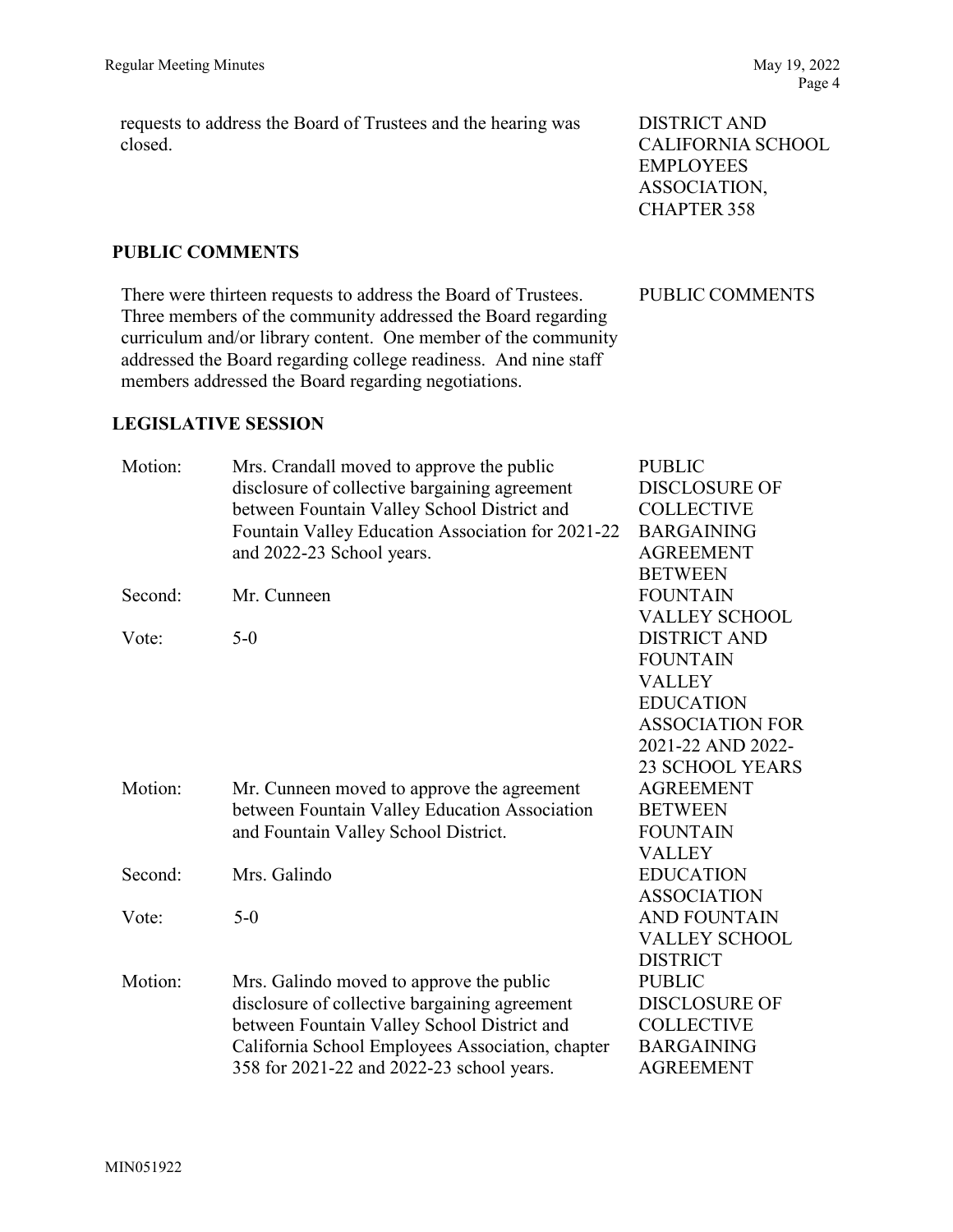| Second: | Mrs. Crandall                                      | <b>BETWEEN</b>                    |
|---------|----------------------------------------------------|-----------------------------------|
|         |                                                    | <b>FOUNTAIN</b>                   |
| Vote:   | $5-0$                                              | <b>VALLEY SCHOOL</b>              |
|         |                                                    | <b>DISTRICT AND</b>               |
|         |                                                    | <b>CALIFORNIA</b>                 |
|         |                                                    | <b>SCHOOL</b>                     |
|         |                                                    | <b>EMPLOYEES</b>                  |
|         |                                                    | ASSOCIATION,                      |
|         |                                                    | <b>CHAPTER 358 FOR</b>            |
|         |                                                    | 2021-22 AND 2022-                 |
|         |                                                    | <b>23 SCHOOL YEARS</b>            |
| Motion: | Mr. Schultz moved to approve the agreement         | <b>AGREEMENT</b>                  |
|         | between California School Employees Association,   | <b>BETWEEN</b>                    |
|         | Chapter 358 and Fountain Valley School District.   | <b>CALIFORNIA</b>                 |
|         |                                                    | <b>SCHOOL</b>                     |
| Second: | Mr. Cunneen                                        | <b>EMPLOYEES</b>                  |
|         |                                                    | ASSOCIATION,                      |
| Vote:   | $5-0$                                              | <b>CHAPTER 358 AND</b>            |
|         |                                                    | <b>FOUNTAIN</b>                   |
|         |                                                    | <b>VALLEY SCHOOL</b>              |
|         |                                                    | <b>DISTRICT</b>                   |
| Motion: | Mrs. Galindo moved to approve disclosure of        | <b>DISCLOSURE OF</b>              |
|         | Management and Confidential Employees salary       | <b>MANAGEMENT</b>                 |
|         | increases.                                         | <b>AND</b>                        |
|         |                                                    | <b>CONFIDENTIAL</b>               |
| Second: | Mr. Schultz                                        | <b>EMPLOYEES</b>                  |
| Vote:   | $5-0$                                              | <b>SALARY</b><br><b>INCREASES</b> |
|         |                                                    |                                   |
| Motion: | Mrs. Crandall moved to approve the employment      | <b>APPROVAL OF</b>                |
|         | contract for Assistant Superintendent, Educational | <b>EMPLOYMENT</b>                 |
|         | Services.                                          | <b>CONTRACT FOR</b>               |
|         |                                                    | <b>ASSISTANT</b>                  |
| Second: | Mr. Cunneen                                        | SUPERINTENDENT,                   |
|         |                                                    | <b>EDUCATIONAL</b>                |
| Vote:   | $5-0$                                              | <b>SERVICES</b>                   |
|         |                                                    |                                   |
| Motion: | Mr. Cunneen moved to adopt Resolution 2022-20:     | <b>RESOLUTION 2022-</b>           |
|         | Resolution to Establish the Process of Instituting | 20: RESOLUTION                    |
|         | Trustee Areas and Elections by Trustee Areas.      | <b>TO ESTABLISH</b>               |
|         |                                                    | THE PROCESS OF                    |
| Second: | Mr. Schultz                                        | <b>INSTITUTING</b>                |
|         |                                                    | <b>TRUSTEE AREAS</b>              |
| Vote:   | Mrs. Schultz<br><b>AYE</b>                         | <b>AND ELECTIONS</b>              |
|         | Mr. Cunneen<br>AYE                                 | <b>BY TRUSTEE</b>                 |
|         | Mrs. Galindo AYE                                   | <b>AREAS</b>                      |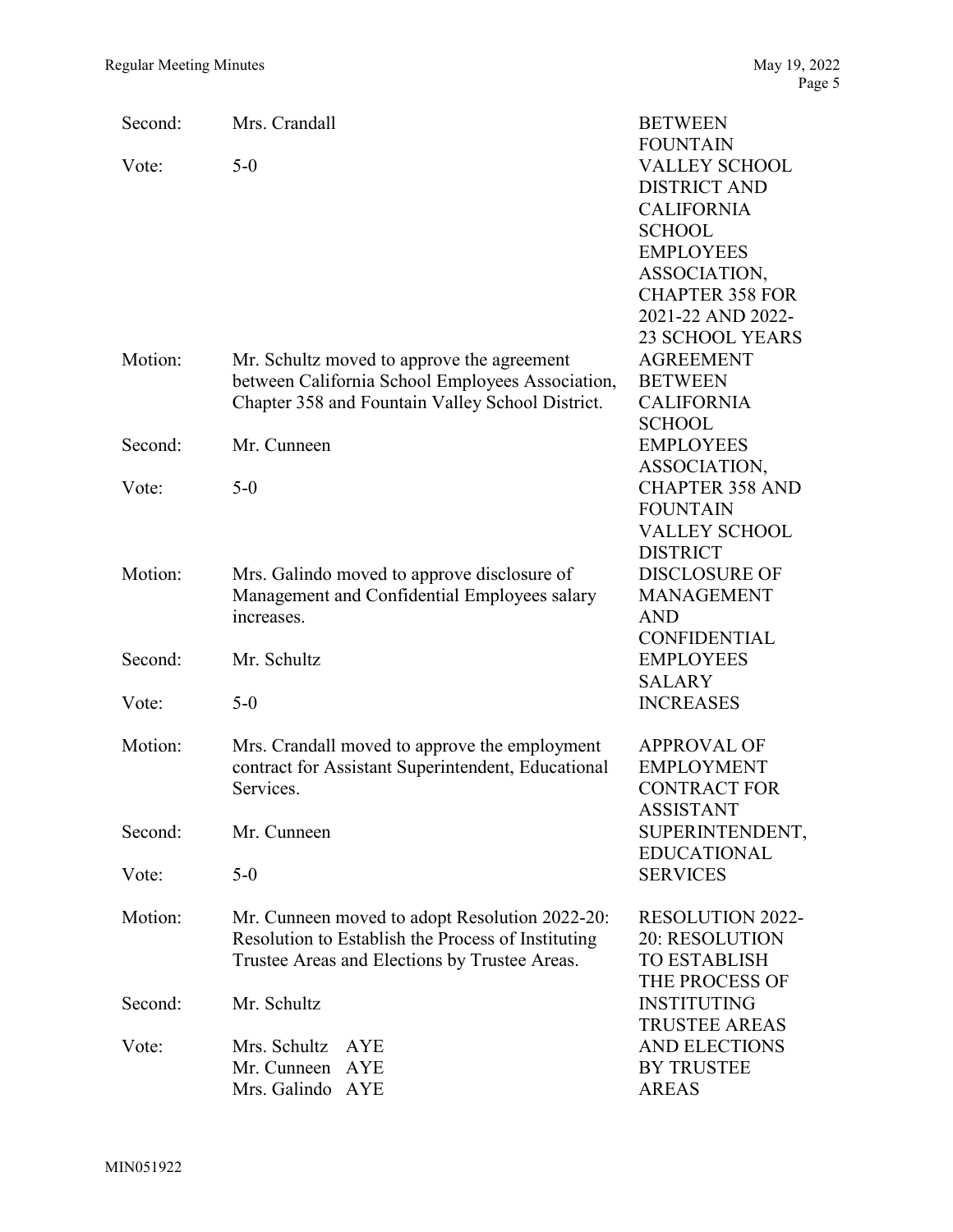|         | Mr. Schultz AYE                           |                      |
|---------|-------------------------------------------|----------------------|
|         | Mrs. Crandall AYE                         |                      |
|         | $5-0$                                     |                      |
| Motion: | Mrs. Galindo moved to approve the Consent | <b>CONSENT</b>       |
|         | Calendar.                                 | CALENDAR/            |
|         |                                           | <b>ROUTINE ITEMS</b> |
| Second: | Mrs. Crandall                             | OF BUSINESS          |
| Vote:   | $5-0$                                     |                      |

The Consent Calendar included:

- Board Meeting Minutes from April  $21<sup>st</sup>$  regular meeting
- Personnel Items (Employment Functions, Workshops/Conferences, and Consultants)
- Donations
- Warrants
- Purchase Order Listing
- Special Education Settlement Agreement 2021-2022-H
- Amendment No. 1 Independent Contractor Agreement for Dr. Elizabeth Gendy-Shaker
- Approve Change Order #2 for the Newland Elementary School Measure O HVAC And Modernization Project
- Approve the Agreement for Professional Services with Dannis Woliver Kelly For The 2022-2023 And 2023-2024 School Years
- Accept and Award Contract to Learning Stream to Purchase Learning Stream Registration Management System
- Retainer Agreement for Legal Services In 2022-2023 School Year with The Law Offices of Margaret A. Chidester & Associates
- Comprehensive School Safety Plans
- Non-Public Agency Contracts Non-public School/Agency 100% Contract Cost Effective Dates Mardan School  $$510.00$   $3/31/22-6/30/22$ Crystal Bejarano dba Connect4Kids \$4,000.00 5/20/22-9/30/22 Psychological Services, Inc. Abby Rozenberg  $$2,135.00$   $5/20/22-9/30/22$

### **SUPERINTENDENT'S COMMENTS/NEW ITEMS OF BUSINESS**

Dr. Stopp Thanked everyone for being here this evening. She noted her hope that moving forward we can heal.

### **ADJOURNMENT**